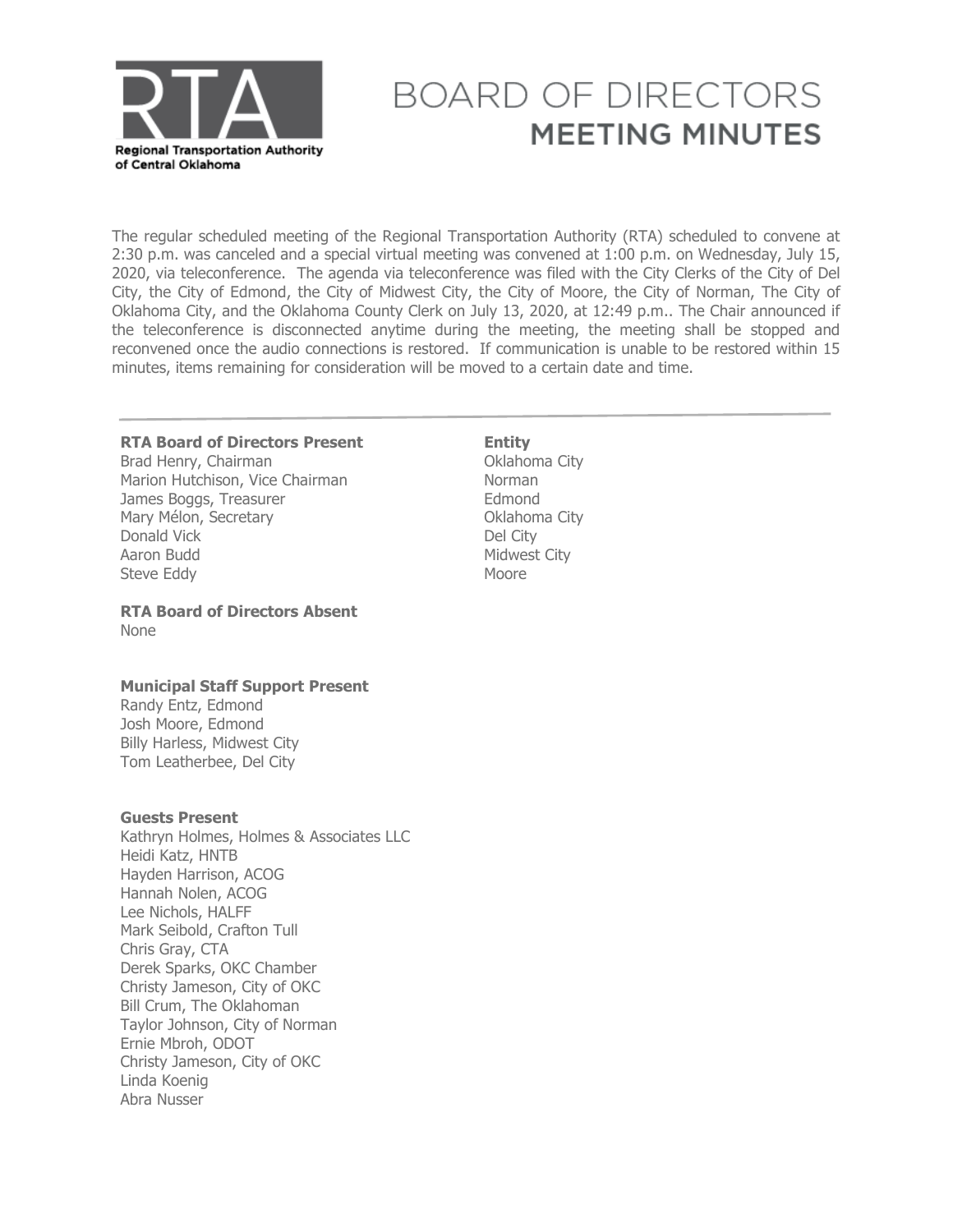#### **COTPA Staff**

Jason Ferbrache, Interim Executive Director Hailey Rawson, COTPA Legal Counsel Suzanne Wickenkamp, Administrative Manager, COTPA Michael Scroggins, Public Information Manager Tysheeka Holley, Graphic Design Specialist Iris Newman, Administrative Assistant Lisa K. Hubbell, Trust Specialist Justin Broesel, EMBARK

# **REGIONAL TRANSPORTATION AUTHORITY OF CENTRAL OKLAHOMA**

## **JULY 15, 2020**

## **1:00 P.M.**

# **SPECIAL VIRTUAL MEETING AGENDA**

**1. Call to Order – Brad Henry, RTA Board Chairman**

Governor Henry called the meeting to order at

**2. Roll Call – Brad Henry, RTA Board Chairman**

The clerk called the roll.

#### **PRESENT: Boggs, Budd, Eddy, Henry, Hutchison, Mélon, and Vick.**

#### **ABSENT: None**

**3. Minutes of June 17, 2020 Regional Transportation Authority Meeting**

#### **APPROVED. Moved by Vick, seconded by Melon. AYES: Boggs, Budd, Eddy, Henry, Hutchison, Mélon, and Vick.**

**4. Executive Director Reports – Jason Ferbrache, Interim Executive Director**

#### *A. Administration Report*

Suzanne Wickenkamp presents

- Holmes and Associates
- Internal Financial
- Policy development for Capitol Assets and Travel
- **5. Committee Reports – Board of Directors**

*A. Property Acquisition Committee – Discussion with BNSF Railroad* Marion Hutchinson reported there were no additional meetings. Kathryn Holmes did Power Point presentation. The North/South Commuter Rail Corridor; Regional Fixed Guideway Study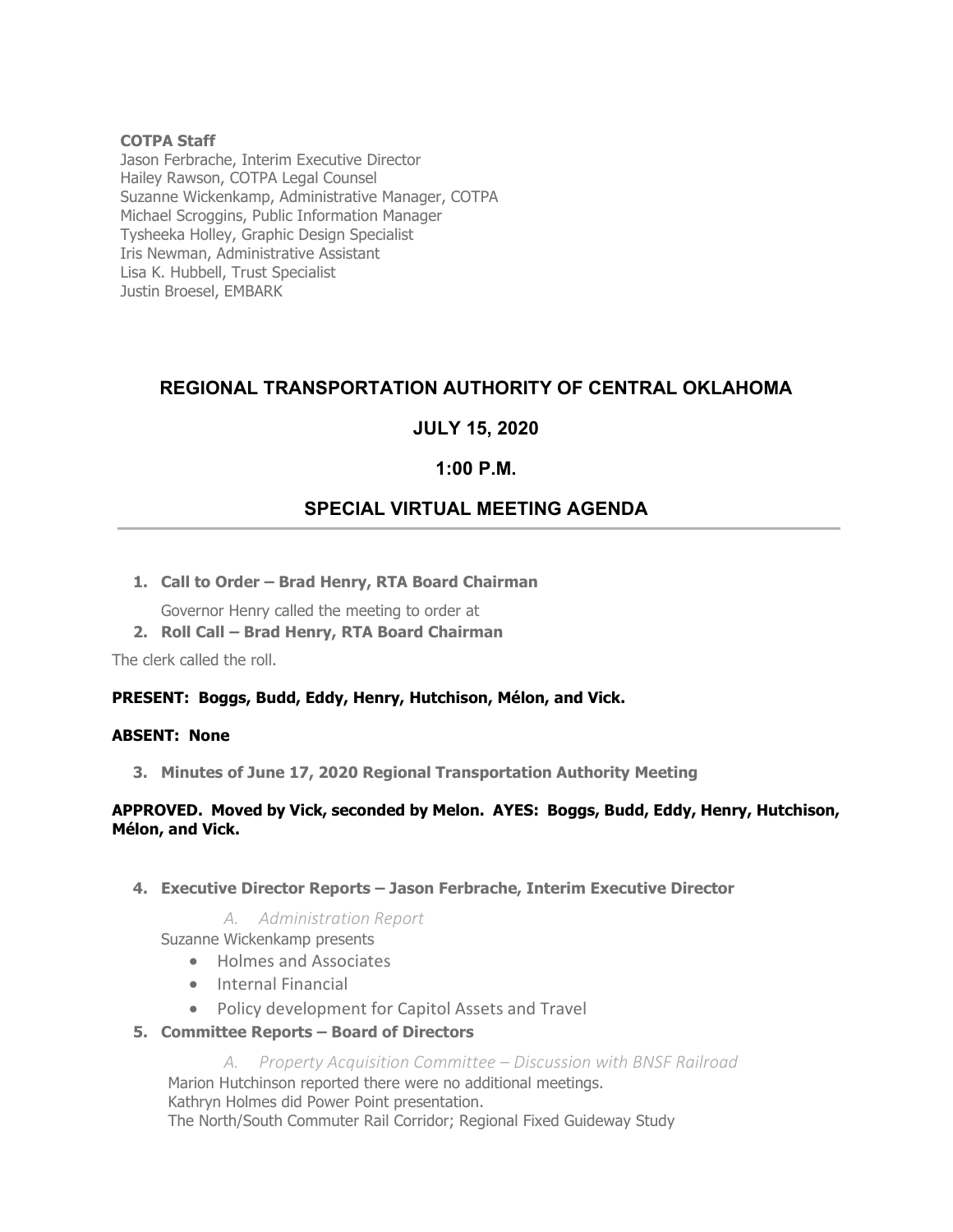CCS evaluated three transportation corridors.

2017 Conceptual Timeline

Discussed the purpose of the review

Had an early conversation with BNSF to see if possible. Asked the board to start thinking about service parameters and conditions and understand the tradeoffs among these conditions. Will have a discussion with BNSF later today.

Director Budd asked: Is the retainer for 4 years. Kathryn replied it is a four-year contract.

*B. RFQ Evaluation Committee*

#### Director Eddy commented.

June 17<sup>th</sup> the board authorized the staff to begin contract negotiations with Kimley Horn. July 1<sup>st</sup> Henry & Eddy met, had  $1<sup>st</sup>$  contract negotiations with Kimley Horn. Discussed scope of work. Negotiations went well, asked them to resubmit fee proposals and scope of work. Not sure how long the process will take. Will not exceed the 8 million over four years. July 8<sup>th</sup> Kimley Horn submitted scope of work and fee. July 9<sup>th</sup>, second meet with Kimley Horn.

Director Hutchinson commented. The 8 million is not just for the study. The number in year one will determine if we can do a commuter rail.

Kathryn Holmes commented

**6. Renewal of Professional Service Agreement with Holmes and Associates, LLC,** extending the term of the agreement from September 19, 2020 to September 18, 2022, estimated annual cost \$500,035.

Chairman Henry commented that contract was with ACOG. Assigned Holmes & Associate to the RTA. Expires Sept. 2020.

Interim Executive Director commented on the scope of work and discussed the annual cost.

Chairman Henry that this agreement is the same. Look at Exhibit A to see full scope of services.

Kathryn commented on working with local communities on transit.

Director Vick commented on professional liability insurance, not in contract.

Kathryn stated that she does have Professional liability insurance. 3 million.

Director Vick recommended an attaching an amendment to include Professional Liability Ins.

Ferbrache suggested bringing an amendment back to the board next month.

Hailey agrees that we could bring an amendment and attach to the contract.

#### **APPROVED. Moved by Vick, seconded by Boggs. AYES: Boggs, Budd, Eddy, Henry, Hutchison, Mélon, and Vick.**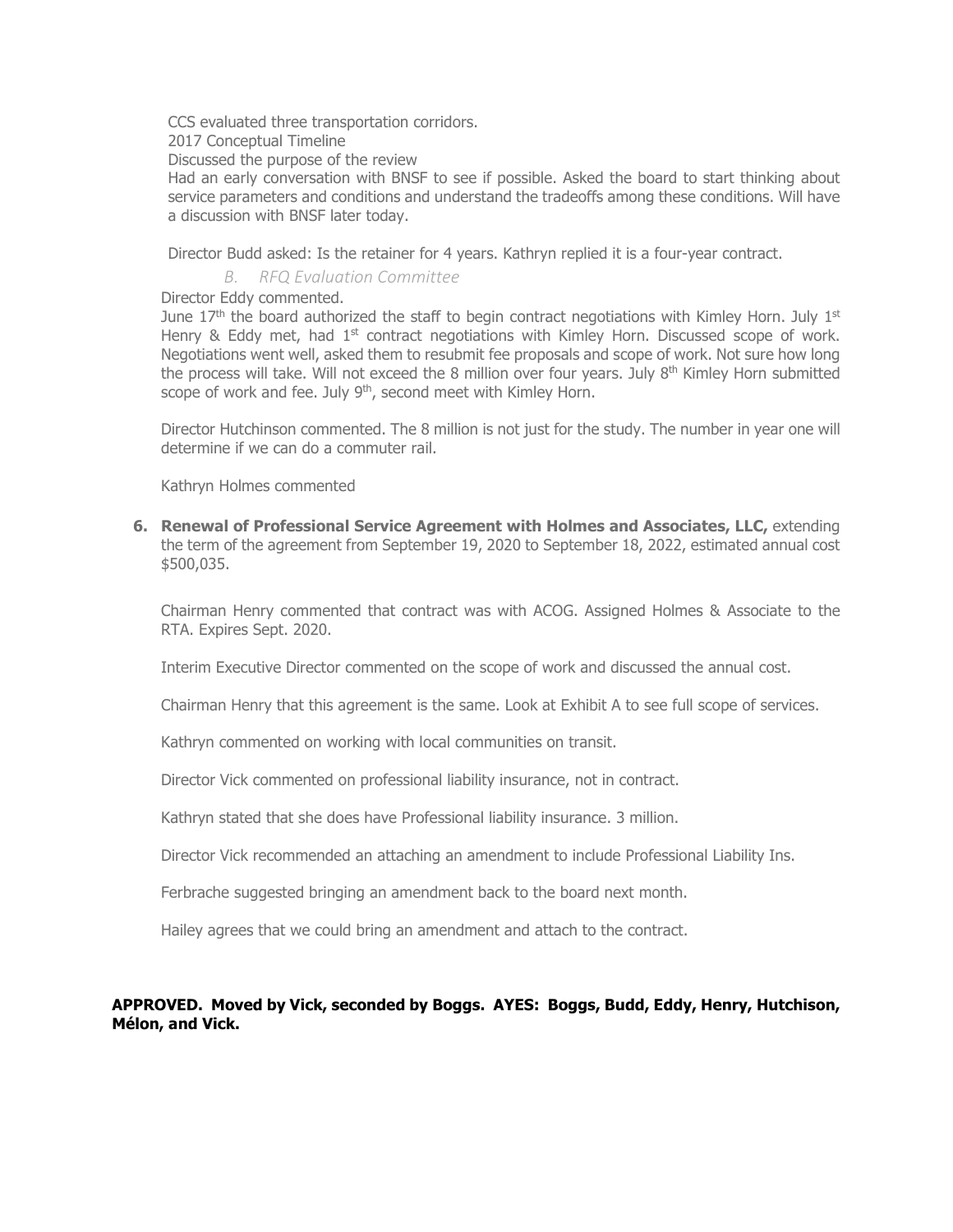**7. Agreement with the Central Oklahoma Transportation and Parking Authority,** assigning the Regional Transportation Authority of Central Oklahoma as a sub-recipient for federal mass transit funding for the Oklahoma City urbanized area, estimated cost \$700,000.

**Chairman Henry recommended Amending 3rd line transit funding amount should be 700,000 instead of estimated cost.**

**AMMENDED. Moved by Hutchinson, seconded by Melon. AYES: Boggs, Budd, Eddy, Henry, Hutchinson, Melon and Vick.**

#### **APPROVED. Moved by Boggs, seconded by Hutchinson. AYES: Boggs, Budd, Eddy, Henry, Hutchison, Mélon, and Vick.**

**8. Professional Services Contract with Kimley-Horn,** to update the Alternative Analysis of the Commuter Corridor Study, July 15, 2020 to July 14, 2024, cost not to exceed \$8,068,404; and authorize Notice to Proceed for Task Order 1, cost not to exceed total maximum fee of \$699,404.

Chairman Henry commented; Kimley Horn can be of great assistance to us beyond the AA study. Discussed funding. The tasks that have been outlined are tasks that will need to be done. Task orders must be approved by the board. No invoices until task order have been approved.

Kathryn stated its difficult to anticipate. Feels confident of what is laid out for year one. Will come back with a more refined scope of work each year. Funding will be available for each task order.

Henry we are not obligated to pay 8 million, tasks will be outlined and detailed.

Hutchison…get used to seeing larger numbers. This is what you deal with in these

Eddy…is there Professional Liability Ins?

Hailey commented Exhibit A…Kimley Horn does have insurance.

Kathryn it is found in Exhibit G

#### **APPROVED. Moved by Hutchison, seconded by Eddy. AYES: Boggs, Budd, Eddy, Henry, Hutchison, Mélon, and Vick.**

**9. Request for Proposal, RTA 21-001 External Audit Services,** for independent auditing services for the period of February 2019 to June 30, 2020, estimated cost \$15,000.

#### **APPROVED. Moved by Melon, seconded by Hutchison. AYES: Boggs, Budd, Eddy, Henry, Hutchison, Mélon, and Vick.**

Chairman Henry have appointed James Boggs, Aaron Budd and Donald Vick to…

**10. Receive Financial Report, and Ratify and Approve Claims**

*A. Period of June 1, 2020 through June 30, 2020*

Interim Executive Director commented on cash status report, cash balance report, statement of claims and liability insurance renewal.

#### **RECEIVED. Moved by Eddy, seconded by Boggs. AYES: Boggs, Budd, Eddy, Henry, Hutchison, Mélon, and Vick.**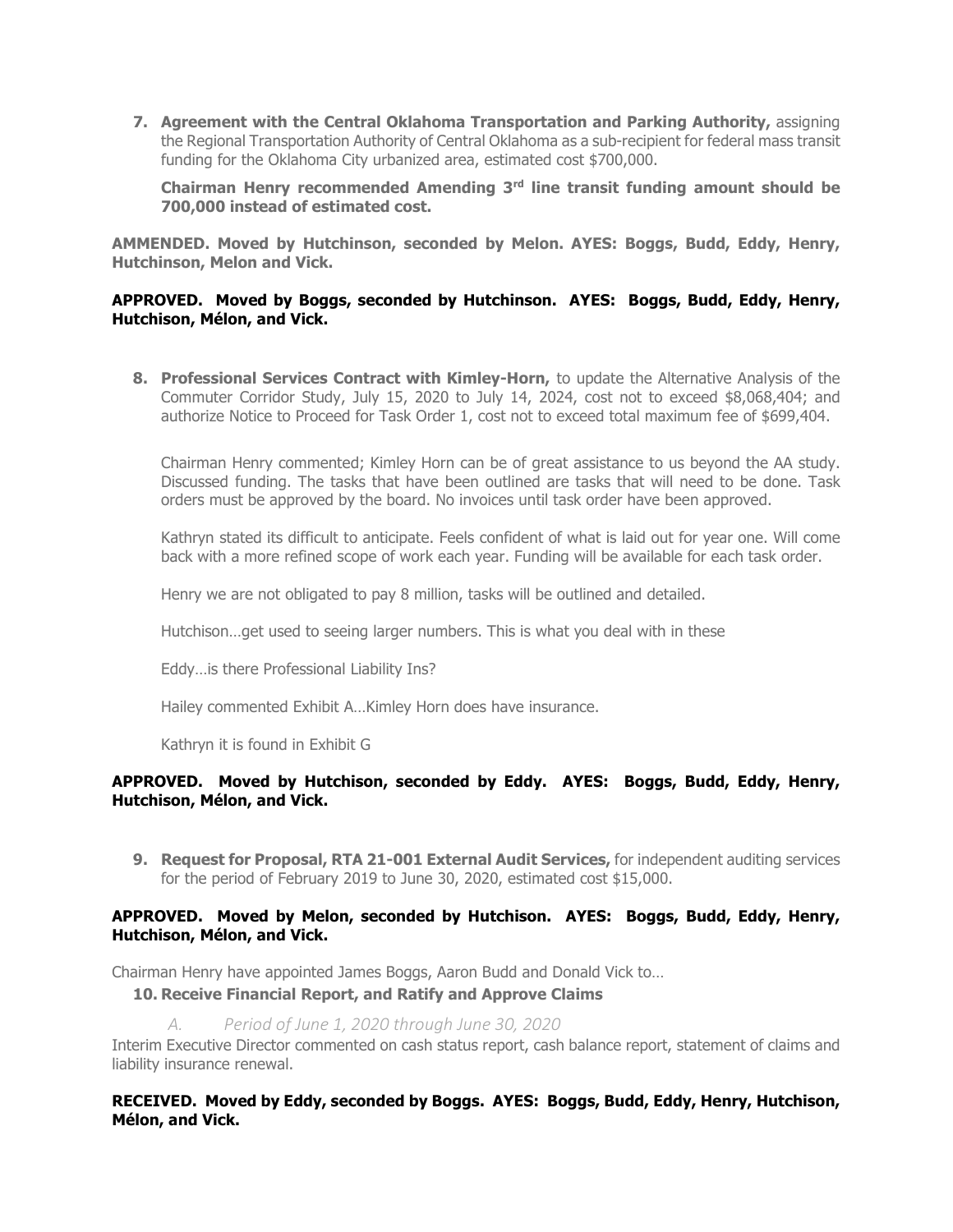#### **11. Public Comments – Brad Henry, RTA Board Chairman**

None

#### **12. Executive Session – Hailey Rawson, Legal Counsel**

Enter into Executive Session to discuss real property acquisition with BNSF Railroad, as authorized by 25 O.S. (2019) §307 (B)(3).

#### **ENTERED INTO EXECUTIVE SESSION. Moved by Melon, seconded by Budd. AYES: Boggs, Budd, Eddy, Henry, Hutchison, Mélon, and Vick.**

#### **13. Reconvene and Provide Executive Session Reportable Action(s)– Brad Henry, RTA Board Chairman**

Kathryn Holmes stated that BNSF is here for discussion only,

Courtney Estes with BNSF agreed, no commitment today. Here for discussion and to answer questions.

Director Hutchinson stated that we're now prepared.

DJ Mitchell opened up the floor for questions. Stated what is the mission of commuter rail service; discussed the length of a commuter train; 7 ½ miles;

Director Hutchinson asked how are you able to manage that capacity of freight?

Mitchell replied to very comfortable accommodating; 97% on time. Design and build the capacity…

Director Hutchison…

Mitchell will probably need more track in OKC. What kind of service do you want to run. Depending on service objective. Put your mind around what you're trying to accomplish. We will build out what you need to be able to run our freight

Chairman Henry directed to DJ…capitol cost?

DJ explained we may be able to keep it to a 2 track operation; or 3 track like in Seattle. 10 million a mile to build a third track. If you can stay within a 2 track, If consuming both tracks, will need a third track.

Director Melon…are there any that haven't been successful. Anything we should avoid doing? What's the plan going forward since COVID19.

DJ explained no one started rail service and then stopped. Mentioned carrying only 3000 passengers a day since COVID19. Going forward, planning for a basic service.

Chairman Henry asked DJ to talk about station alignment. What is your advice in terms of how we should operate.

DJ commented that having so many stations. Most have 5 stops. Integrate highway planning with rail transit planning so that they compliment each other.

Director Boggs commented on if we would be the ideal partner, what's the next big thing you'd want to see the board focus on.